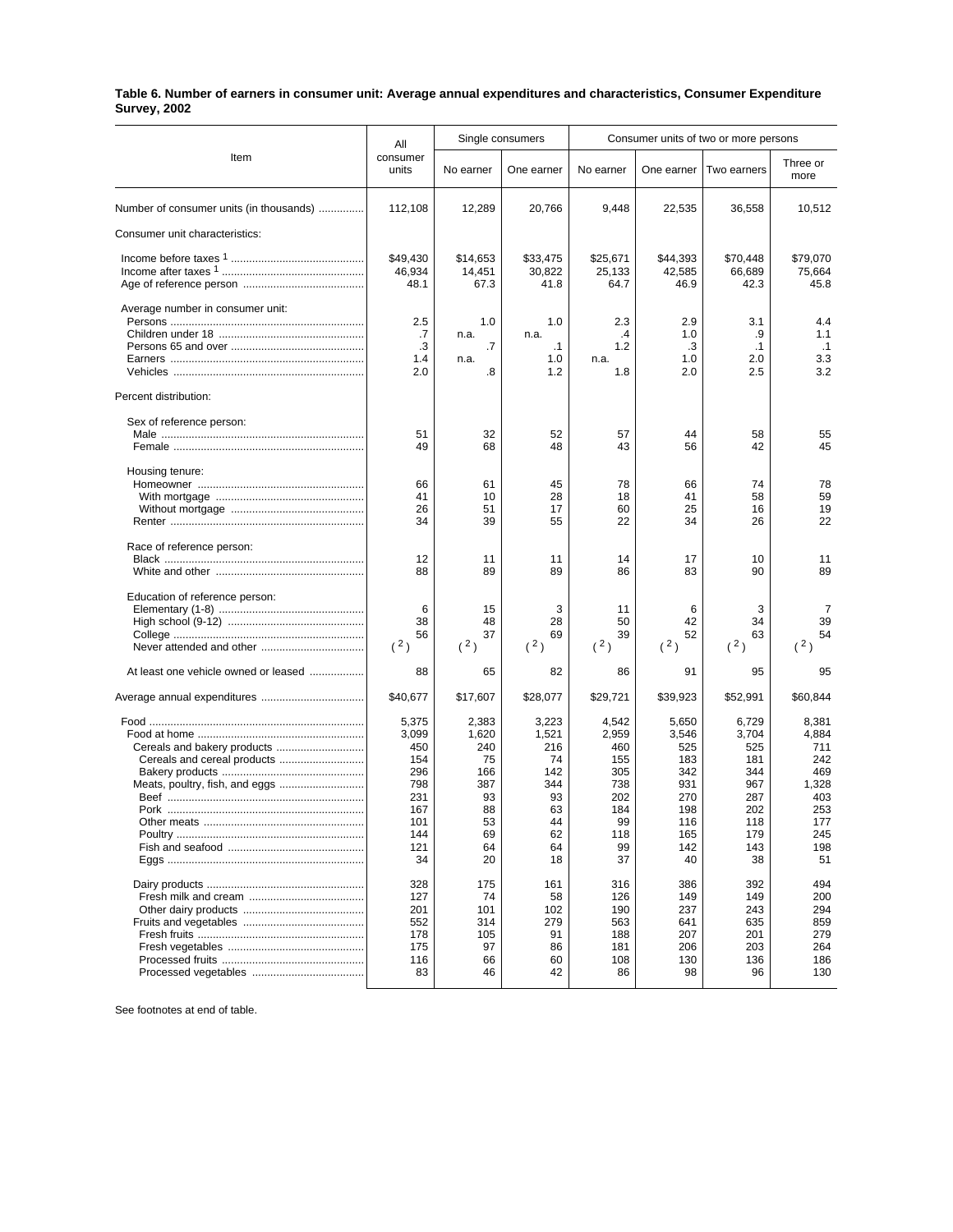## **Table 6. Number of earners in consumer unit: Average annual expenditures and characteristics, Consumer Expenditure Survey, 2002 — Continued**

|                                        | Single consumers<br>All |           | Consumer units of two or more persons |              |            |              |                  |
|----------------------------------------|-------------------------|-----------|---------------------------------------|--------------|------------|--------------|------------------|
| Item                                   | consumer<br>units       | No earner | One earner                            | No earner    | One earner | Two earners  | Three or<br>more |
|                                        | \$970                   | \$504     | \$522                                 | \$882        | \$1,063    | \$1,184      | \$1,493          |
|                                        | 117                     | 80        | 55                                    | 117          | 134        | 139          | 172              |
|                                        |                         | 48        | 40                                    | 98           |            | 99           |                  |
|                                        | 85                      |           |                                       |              | 95         |              | 134              |
|                                        | 472                     | 234       | 260                                   | 395          | 520        | 588          | 713              |
|                                        | 254                     | 125       | 143                                   | 226          | 274        | 306          | 416              |
| Food prepared by consumer unit on      |                         |           |                                       |              |            |              |                  |
|                                        | 41                      | 17        | 24                                    | 47           | 40         | 53           | 59               |
|                                        | 2,276                   | 763       | 1,702                                 | 1,584        | 2,103      | 3,025        | 3,497            |
|                                        | 376                     | 113       | 385                                   | 208          | 320        | 491          | 528              |
|                                        | 13,283                  | 7,030     | 9,559                                 | 9,825        | 13,324     | 17,101       | 17,640           |
|                                        | 7,829                   | 3,973     | 6,349                                 | 5,113        | 7,700      | 10,074       | 10,175           |
|                                        | 5,165                   | 1,890     | 3,028                                 | 3,278        | 4,995      | 7,384        | 7,560            |
| Mortgage interest and charges          | 2,962                   | 417       | 1,759                                 | 958          | 2,812      | 4,661        | 4,531            |
|                                        | 1,242                   | 799       | 730                                   | 1,219        | 1,243      | 1,576        | 1,633            |
| Maintenance, repairs, insurance, other |                         |           |                                       |              |            |              |                  |
|                                        | 960                     | 674       | 540                                   | 1,101        | 939        | 1,147        | 1,396            |
|                                        | 2,160                   | 1,903     | 2,914                                 | 1,293        | 2,229      | 2,084        | 1,864            |
|                                        | 505                     | 180       | 406                                   | 542          | 476        | 606          | 752              |
|                                        | 2,684                   | 1,666     | 1,739                                 | 2,553        | 2,865      | 3,169        | 3,788            |
| Utilities, fuels, and public services  |                         |           |                                       |              |            |              |                  |
|                                        | 330                     | 235       | 219                                   | 331<br>1,019 | 351        | 378<br>1.146 | 445              |
|                                        | 981                     | 622       | 587                                   |              | 1,093      |              | 1,333            |
|                                        | 88                      | 91        | 46                                    | 116          | 85         | 96           | 125              |
|                                        | 957                     | 495       | 701                                   | 739          | 982        | 1,164        | 1,421            |
|                                        | 328                     | 224       | 187                                   | 348          | 354        | 384          | 464              |
|                                        | 706                     | 608       | 277                                   | 505          | 681        | 1.069        | 636              |
|                                        | 331                     | 329       | 19                                    | 162          | 291        | 614          | 204              |
|                                        | 375                     | 279       | 258                                   | 343          | 390        | 455          | 433              |
|                                        | 545                     | 272       | 268                                   | 541          | 551        | 710          | 798              |
|                                        | 131                     | 65        | 63                                    | 130          | 150        | 155          | 210              |
|                                        | 283                     | 117       | 118                                   | 254          | 267        | 407          | 413              |
|                                        | 131                     | 90        | 87                                    | 156          | 135        | 148          | 175              |
| Household furnishings and equipment    | 1,518                   | 511       | 926                                   | 1,113        | 1,526      | 2,079        | 2,243            |
|                                        | 136                     | 66        | 90                                    | 127          | 113        | 175          | 224              |
|                                        | 401                     | 102       | 225                                   | 272          | 419        | 594          | 506              |
|                                        | 40                      | 16        | 15                                    | 48           | 46         | 57           | 46               |
|                                        | 188                     | 84        | 100                                   | 138          | 199        | 256          | 271              |
| Small appliances, miscellaneous        |                         |           |                                       |              |            |              |                  |
|                                        | 100                     | 31        | 72                                    | 73           | 106        | 137          | 119              |
| Miscellaneous household equipment      | 652                     | 212       | 425                                   | 453          | 644        | 860          | 1,076            |
|                                        | 1,749                   | 612       | 1,103                                 | 1,037        | 1,839      | 2,351        | 2,665            |
|                                        |                         |           |                                       |              |            |              |                  |
|                                        | 409                     | 95        | 224                                   | 225          | 414        | 589          | 664              |
|                                        | 319                     | 80        | 210                                   | 170          | 281        | 455          | 549              |
|                                        | 90                      | 14        | 14                                    | 55           | 133        | 133          | 115              |
|                                        | 704                     | 311       | 473                                   | 469          | 781        | 880          | 1,039            |
|                                        | 587                     | 300       | 454                                   | 419          | 581        | 719          | 878              |
|                                        | 117                     | 11        | 19                                    | 50           | 201        | 161          | 161              |
|                                        | 83                      | 13        | 17                                    | 34           | 115        | 131          | 96               |
|                                        | 313                     | 117       | 167                                   | 169          | 324        | 426          | 533              |
| Other apparel products and services    | 240                     | 76        | 223                                   | 140          | 205        | 325          | 333              |
|                                        | 7,759                   | 2,173     | 4.906                                 | 5,330        | 7,576      | 10,384       | 13,372           |
|                                        | 3,665                   | 816       | 2,163                                 | 2,382        | 3,699      | 4,960        | 6,538            |
|                                        | 1,753                   | 417       | 1,013                                 | 1,300        | 1,898      | 2,369        | 2,729            |
|                                        | 1,842                   | 399       | 1,110                                 | 1,041        | 1,760      | 2,489        | 3,624            |
|                                        | 70                      | (3)       | 439                                   | 442          | 40         | 102          | 186              |
|                                        |                         |           |                                       |              |            |              |                  |
|                                        | 1,235                   | 395       | 795                                   | 906          | 1,214      | 1,607        | 2,133            |

See footnotes at end of table.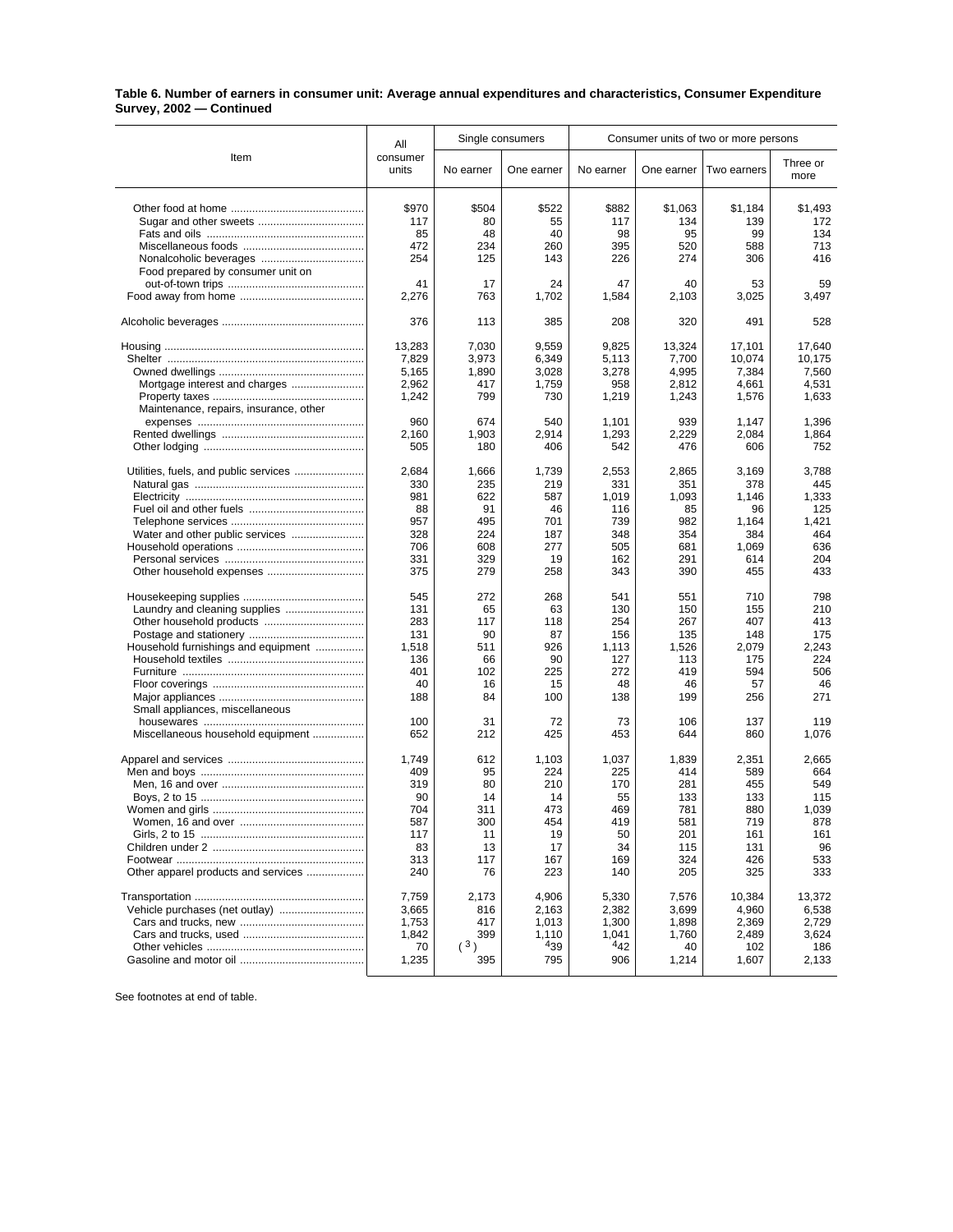## **Table 6. Number of earners in consumer unit: Average annual expenditures and characteristics, Consumer Expenditure Survey, 2002 — Continued**

| Item                                                                                                                    | All                                 | Single consumers                   |                                  | Consumer units of two or more persons |                                     |                                     |                                     |
|-------------------------------------------------------------------------------------------------------------------------|-------------------------------------|------------------------------------|----------------------------------|---------------------------------------|-------------------------------------|-------------------------------------|-------------------------------------|
|                                                                                                                         | consumer<br>units                   | No earner                          | One earner                       | No earner                             | One earner                          | Two earners                         | Three or<br>more                    |
| Vehicle rental, leases, licenses, other                                                                                 | \$2,471<br>397<br>697<br>894        | \$799<br>48<br>267<br>373          | \$1,606<br>199<br>537<br>552     | \$1,664<br>151<br>550<br>702          | \$2,333<br>360<br>642<br>892        | \$3,330<br>618<br>902<br>1,109      | \$4.159<br>727<br>1.054<br>1,601    |
|                                                                                                                         | 483<br>389                          | 110<br>164                         | 317<br>342                       | 261<br>377                            | 439<br>330                          | 701<br>487                          | 777<br>541                          |
|                                                                                                                         | 2,350<br>1,168<br>590<br>487<br>105 | 2,064<br>1,108<br>289<br>597<br>71 | 1,201<br>552<br>354<br>229<br>66 | 3,827<br>1,990<br>676<br>972<br>188   | 2,544<br>1,242<br>650<br>538<br>114 | 2,498<br>1,248<br>710<br>433<br>106 | 2,693<br>1,277<br>783<br>510<br>123 |
| Television, radios, sound equipment<br>Pets, toys, and playground equipment<br>Other entertainment supplies, equipment, | 2,079<br>542<br>692<br>369          | 701<br>159<br>335<br>134           | 1,484<br>415<br>544<br>241       | 1,265<br>358<br>516<br>199            | 2,037<br>528<br>710<br>384          | 2,801<br>734<br>847<br>520          | 3,172<br>762<br>981<br>488          |
|                                                                                                                         | 476                                 | 73                                 | 283                              | 192                                   | 415                                 | 701                                 | 941                                 |
| Personal care products and services                                                                                     | 526                                 | 286                                | 325                              | 458                                   | 565                                 | 654                                 | 722                                 |
|                                                                                                                         | 139                                 | 97                                 | 114                              | 140                                   | 133                                 | 162                                 | 164                                 |
|                                                                                                                         | 752                                 | 269                                | 736                              | 251                                   | 576                                 | 858                                 | 1,806                               |
| Tobacco products and smoking supplies                                                                                   | 320                                 | 142                                | 250                              | 210                                   | 324                                 | 387                                 | 529                                 |
|                                                                                                                         | 792                                 | 439                                | 698                              | 608                                   | 731                                 | 975                                 | 1.052                               |
|                                                                                                                         | 1,277                               | 938                                | 1,034                            | 1,471                                 | 1,235                               | 1,398                               | 1,649                               |
| Personal insurance and pensions                                                                                         | 3,899<br>406<br>3,493               | 361<br>171<br>189                  | 3,058<br>190<br>2,868            | 550<br>415<br>135                     | 3,070<br>452<br>2,618               | 6,202<br>534<br>5,668               | 6,470<br>556<br>5,914               |
| Sources of income and personal taxes: 1                                                                                 |                                     |                                    |                                  |                                       |                                     |                                     |                                     |
| Social Security, private and government                                                                                 | 49,430<br>39,864<br>2,237           | 14,653<br>$\binom{3}{3}$           | 33,475<br>28,410<br>1,559        | 25,671<br>420<br>(3)                  | 44,393<br>33,702<br>2,037           | 70,448<br>63,693<br>3,499           | 79,070<br>71,951<br>4,067           |
|                                                                                                                         | 5,234                               | 12,039                             | 1,568                            | 21,507                                | 6,055                               | 1,846                               | 1,634                               |
| Interest, dividends, rental income, other property<br>Unemployment and workers' compensation,                           | 924                                 | 1,483                              | 626                              | 1,910                                 | 1,203                               | 642                                 | 486                                 |
| Public assistance, supplemental security income,                                                                        | 233                                 | 131                                | 177                              | 162                                   | 283                                 | 262                                 | 314                                 |
|                                                                                                                         | 352<br>412<br>173                   | 651<br>254<br>96                   | 65<br>681<br>388                 | 1,350<br>666<br>55                    | 509<br>483<br>122                   | 131<br>237<br>138                   | 217<br>267<br>133                   |
|                                                                                                                         | 2,496<br>1,843<br>506<br>147        | 203<br>52<br>35<br>116             | 2,653<br>2,094<br>478<br>81      | 537<br>287<br>24<br>226               | 1,808<br>1,272<br>423<br>113        | 3,759<br>2,797<br>783<br>180        | 3,407<br>2,484<br>709<br>213        |
|                                                                                                                         | 46,934                              | 14,451                             | 30,822                           | 25,133                                | 42,585                              | 66,689                              | 75,664                              |

See footnotes at end of table.